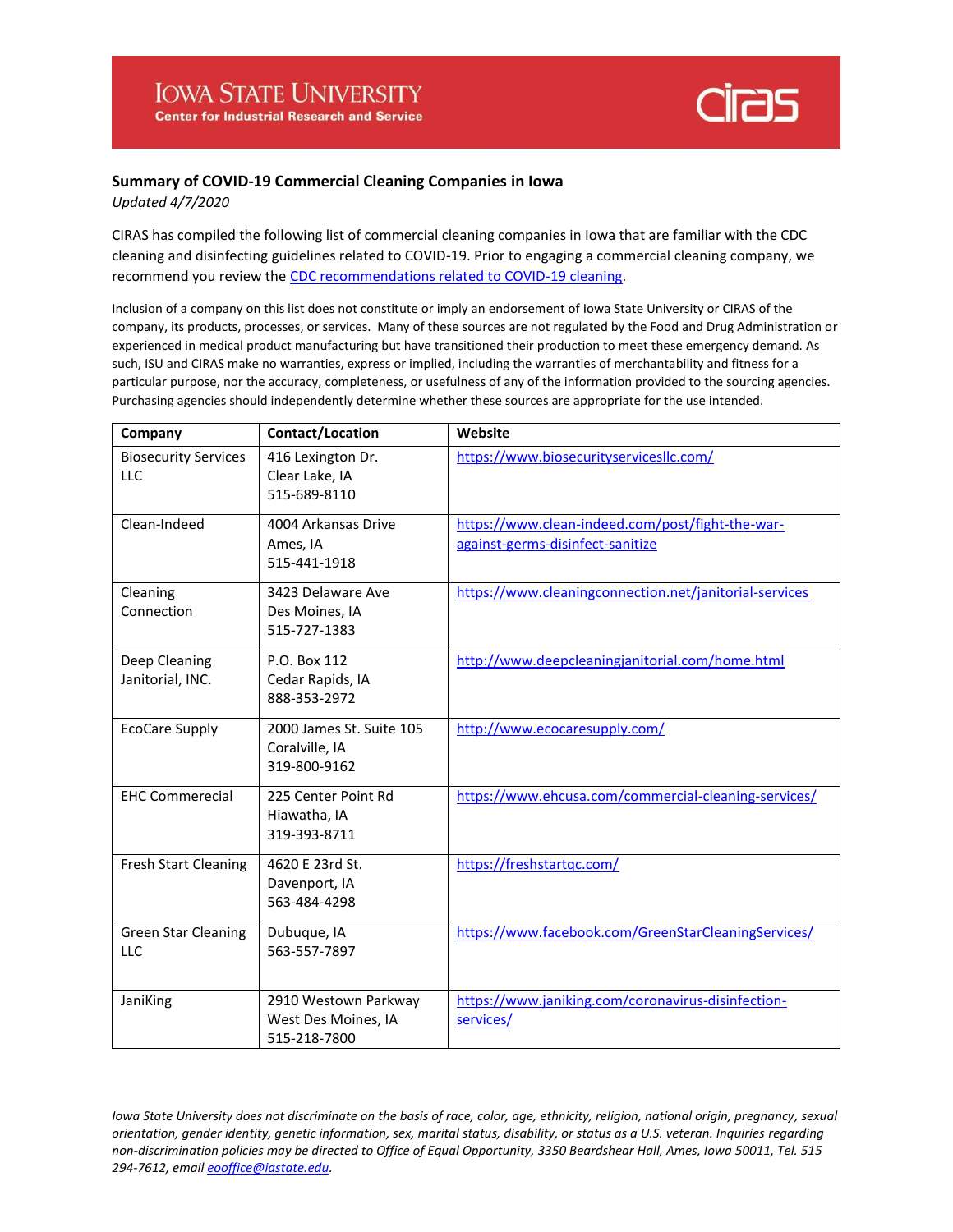## **IOWA STATE UNIVERSITY**



**Center for Industrial Research and Service** 

| JJ Cleaning                                               | 3019 G Avenue NE<br>Cedar Rapids, IA<br>319-521-9307       | https://jicleaningservices.co/                                             |
|-----------------------------------------------------------|------------------------------------------------------------|----------------------------------------------------------------------------|
| <b>Marion Enterprises</b>                                 | 309 Court Ave - Ste 821<br>Des Moines, IA<br>319-377-7864  | https://www.marionenterprises.com/about                                    |
| Midwest Janitorial<br>Service                             | 1395 N Center Point Rd.<br>Hiawatha, IA<br>319-640-8045    | http://midwestjanitorialservice.com/                                       |
| Nationwide Office<br>Care                                 | 9235 Swanson Blvd.<br>Clive, IA<br>515-276-3100            | http://www.nationwideofficecare.com/                                       |
| <b>Pressure Point</b><br><b>Cleaners</b>                  | 1902 E Lincoln Way<br>Ames, IA<br>515-650-9400             | https://pressurepointcleaners.com/                                         |
| Quality One<br>Commercial<br>Cleaning                     | 319 Sondrol Avenue<br>Ames, IA<br>515-232-7272             | https://www.qualityoneclean.com/                                           |
| Reliable<br>Maintenance<br>Company                        | 2525 Douglas Ave.<br>Des Moines, IA<br>515-255-3032        | https://www.reliablemaintenancecompany.com/                                |
| ServPro of<br>Davenport /<br>Bettendorf / Moline          | 7208 Jebens Ave.<br>Davenport, IA<br>563-386-3540          | https://www.servprodavenportbettendorf.com/                                |
| ServPro of Iowa<br>City, Ottumwa, Des<br>Moines East & SW | 615 Hwy 1<br>Iowa City, IA<br>319-338-8550                 | https://www.servproiowacitycoralville.com/                                 |
| SmartClean LLC                                            | 1001 Office Park Rd<br>West Des Moines, IA<br>515-419-8483 | https://smartcleaniowa.com/                                                |
| <b>Theisen Cleaning</b><br>Services LLC                   | 101 4th St.<br>Neola, IA<br>402-637-6915                   | https://theisencleaningservices.com/                                       |
| <b>Top Job Services</b>                                   | 3084 104th Street<br>Urbandale, IA<br>515-259-8004         | http://topjobservicesia.com/the-cleaning-company-that-<br>you-can-rely-on/ |
| <b>Versed Cleaning</b><br><b>Services</b>                 | 1303 14th St<br>De Witt, IA<br>563-549-2700                | https://www.versedcleaningservices.com/contact                             |

*Iowa State University does not discriminate on the basis of race, color, age, ethnicity, religion, national origin, pregnancy, sexual orientation, gender identity, genetic information, sex, marital status, disability, or status as a U.S. veteran. Inquiries regarding non-discrimination policies may be directed to Office of Equal Opportunity, 3350 Beardshear Hall, Ames, Iowa 50011, Tel. 515 294-7612, emai[l eooffice@iastate.edu.](mailto:eooffice@iastate.edu)*